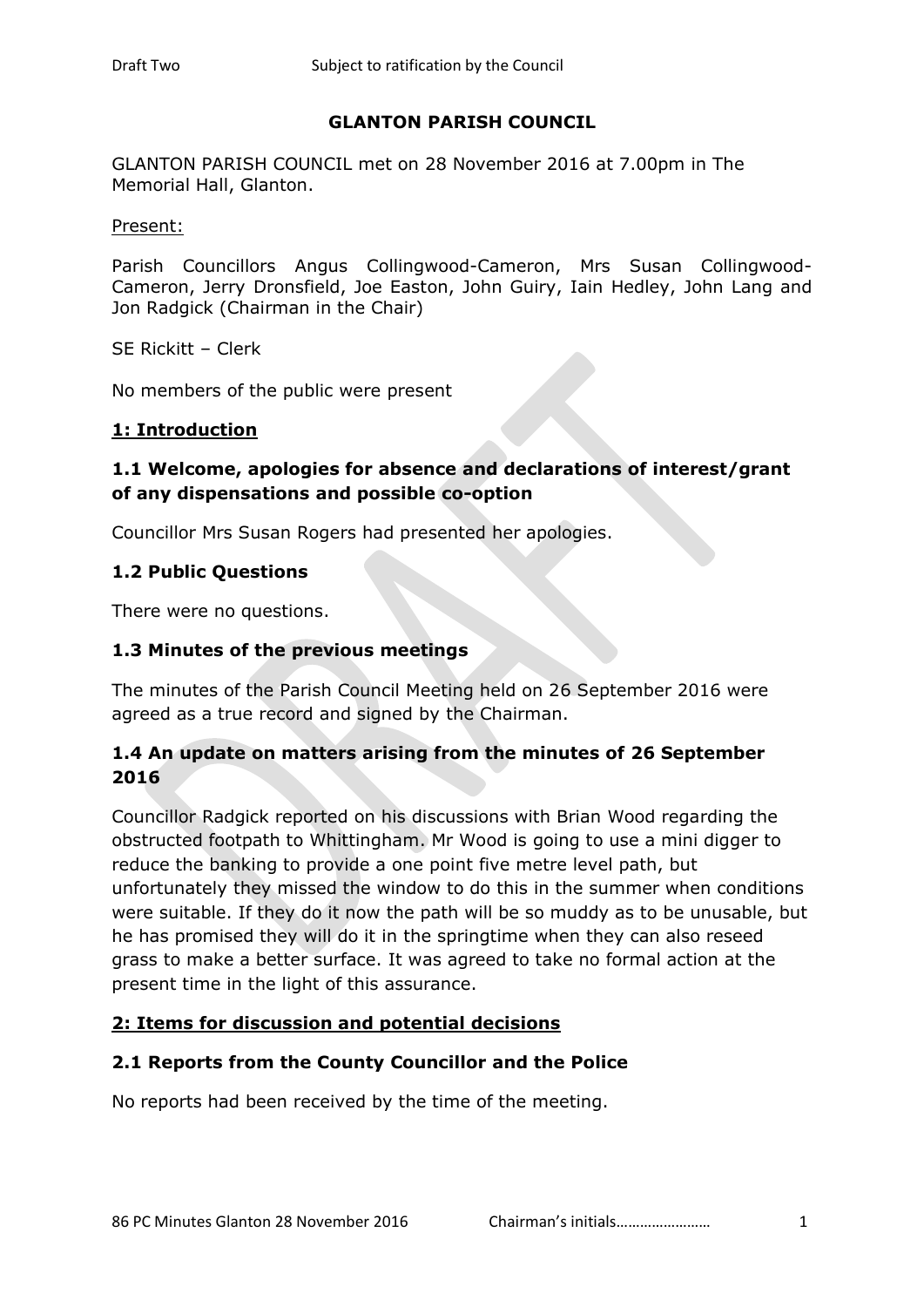*For information – PC Brimble had sent an email later that evening apologising but explaining that operational issues had frustrated his attendance. The email reported that in the last 2 months there had been crimes in the Glanton area –*

*1/ A report of a dog bite in the Lorbottle area which has been detected.*

*2/ A report of criminal damage to a car in the Edlingham area – being investigated.*

# **2.2 The Millennium Oak Avenue**

Councillor Radgick reported that two quotations had been received. It was agreed to accept the lowest quotation of £680 (plus VAT) from Town & Country Tree Surgeons. They will be asked to treat the stumps to prevent re-growth. **Action JR**

## **2.3 Planning**

(1) Details of Application 6/03260/VARYCO - *Millers Hill, Glanton - Variation of condition 7 (Holidaymaker restriction) pursuant to planning permission A/2004/0574 in order to allow residential occupancy* – had been previously circulated to members of the Council. Following discussion it was agreed to support the application as contributing to the sustainability of the Parish. **Action SER**

(2) The Council noted the further proposed changes to the draft Core Strategy which had been previously circulated by the clerk.

# **2.4 Bank Planting**

There was no further action to report.

## **2.5 Review of Parliamentary Boundaries**

(1) The clerk gave a brief summary of the position, taken from the guide issued by the Boundary Commission for England. The link had been circulated to the Council as part of the agenda:

<http://boundarycommissionforengland.independent.gov.uk/2018-review/>

(2) The Chairman reported Councillor Bridgett advising the Cluster Meeting that he had prepared a response showing how the Rothbury Electoral Division could be placed into the Berwick Constituency rather than Hexham. Councillor Radgick was awaiting a copy.

(3) The Council expressed a clear wish for the Parish to remain in the Berwick Constituency and authorised the Chairman to make a response on those lines, probably supporting Councillor Bridgett's submission (subject to its terms). **Action JR**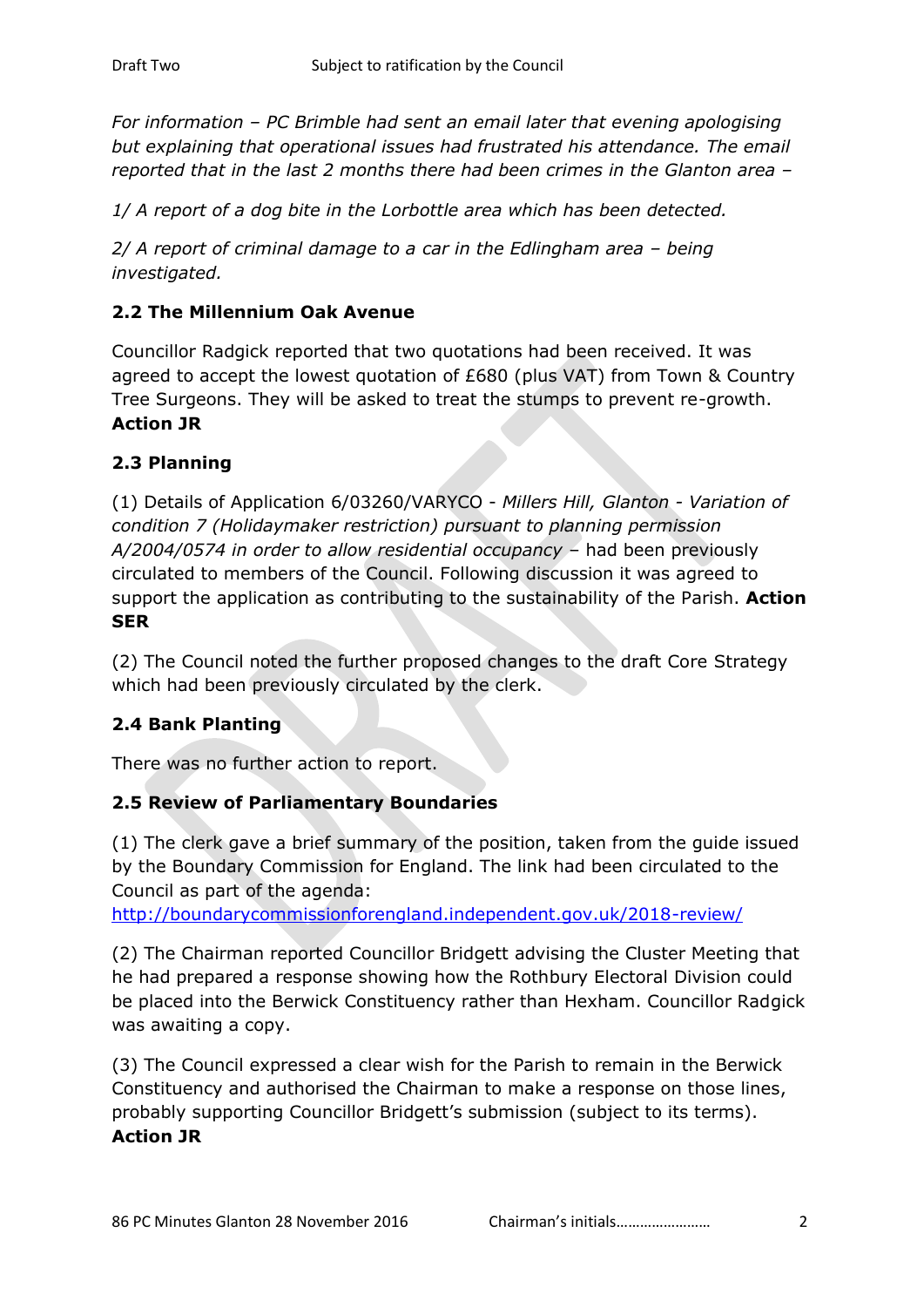# **2.6 Bus Shelter**

The Council was pleased with the works undertaken by Richard Frater. The clerk was asked to continue efforts to obtain a timetable for display. **Action SER**

# **2.7 Dogs Roaming Loose and Fouling Public & Communal Areas**

The clerk had been telephoned by a Parishioner concerned about farm dogs roaming loose and fouling areas. After discussion, it was agreed that the Chairman would write to the farmer. **Action JR**

# **3: Items for Information**

# **3.1 Forthcoming Village activities**

Councillor Easton will provide the Newsletter Editor with details of the forthcoming events in the Memorial Hall. **Action JE**

## **3.2 Details of any meetings attended by Councillors or the clerk**

The Chairman had attended two meetings:

- 6 October The Cluster Meeting had been attended by the Leader of the County Council who concentrated on broadband delivery. There had been discussion regarding the boundary review – see Minute 2.5 above.
- 13 October The third Town & Parish Council Conference at County Hall had proved interesting. A useful presentation had been given on the role of The Arch Group of Companies. The Chairman also gave details of the presentation concerning the County Councils Medium Term Financial Plan. This showed that that the County Council were looking to make savings of £20M in each of Financial Years 2018/2019 and 2019/2020. It was clear these would probably mean major cuts in service provision. The Council will be kept abreast of any clear indications of where these may fall. A session on Freedom of Information will be rescheduled for early 2017. **Action SER**

# **3.3 Correspondence received**

(1) The clerk circulated a list of emails received and provided other material for Councillors to take away.

(2) The Chairman drew attention to an email from Councillor Dronsfield expressing concern over the lack of capacity in the telephone lines coming into Glanton. His concern was echoed by other Councillors. The Chairman had been unsuccessful in trying to obtain official information from Openreach but an operative working on the lines recently had indicated that repair work to a damaged cable might provide a small number of lines very soon, although a further cable from Powburn would be needed eventually. Councillor Angus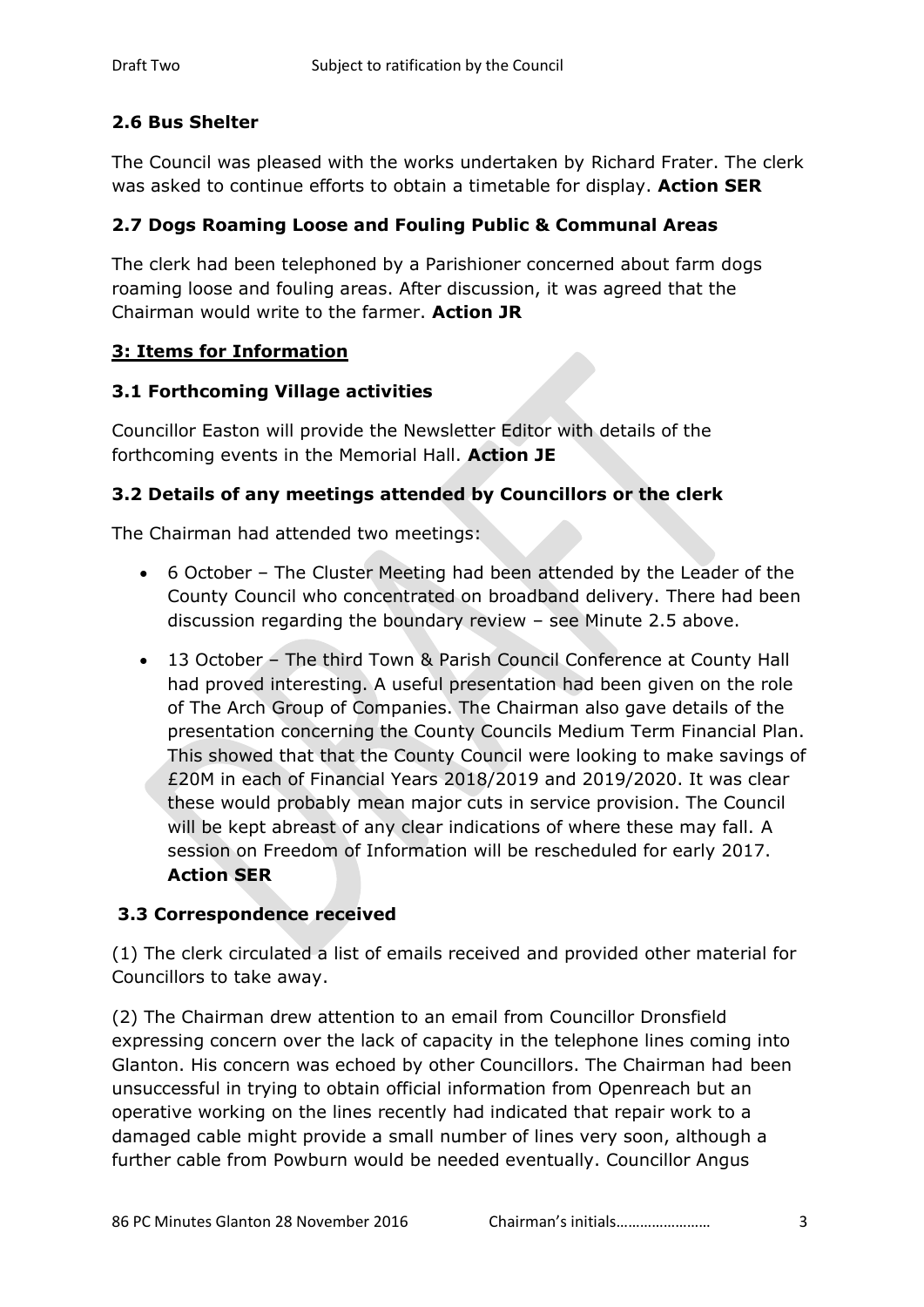Collingwood-Cameron agreed to speak to a contact within BT and the clerk is to continue with his enquiries through the County Council. **Action ACC & SER**

# **4: Administration**

# **4.1 To note the current accounts for 2016/2017 and to authorise any payments**

The current accounts were noted (a copy is attached to the signed minutes) and approval given for the following payments

> Richard Frater – Repairs to bus shelter roof - £540.00 (by BACS) (retrospective)

- $>$  HMRC PAYE Q3 £30.00 (by BACS)
- > Northumberland County Council Insurance Premium £179.96 (by BACS)
- > Thropton Parish Council Cluster Subscription £11.02 (by BACS)
- > Glanton Memorial Hall Annual Grant £200.00 (by BACS)

> The Friends of Whittingham Parish Burial Ground – Annual Grant - £200.00 (by BACS)

# **4.2 The Budget and Precept for 2017/2018**

(1) The Council considered a report prepared by the clerk (a copy is attached to the signed minutes)

| <b>General Fund Expenditure Item and</b><br><b>Budget Head Number</b> | <b>Budget for 2017/2018</b> |
|-----------------------------------------------------------------------|-----------------------------|
| Clerks Costs including travel [1]                                     | 720.00                      |
| Misc. Admin (Postage, etc.) [2]                                       | <i>100.00</i>               |
| Insurance [3]                                                         | 200.00                      |
| Legal /Audit /Subscriptions [4]                                       | <i>100.00</i>               |
| Maintenance and Planting [5]                                          | <i>1000.00</i>              |
| Hall Hire $[6]$                                                       | <i>120.00</i>               |
| Support Payments [7]                                                  | 400.00                      |
| Communications [8] New                                                | 120.00                      |
| <b>Totals</b>                                                         | 2760.00                     |

(2) Following discussion the following budget was agreed for 2017/2018: